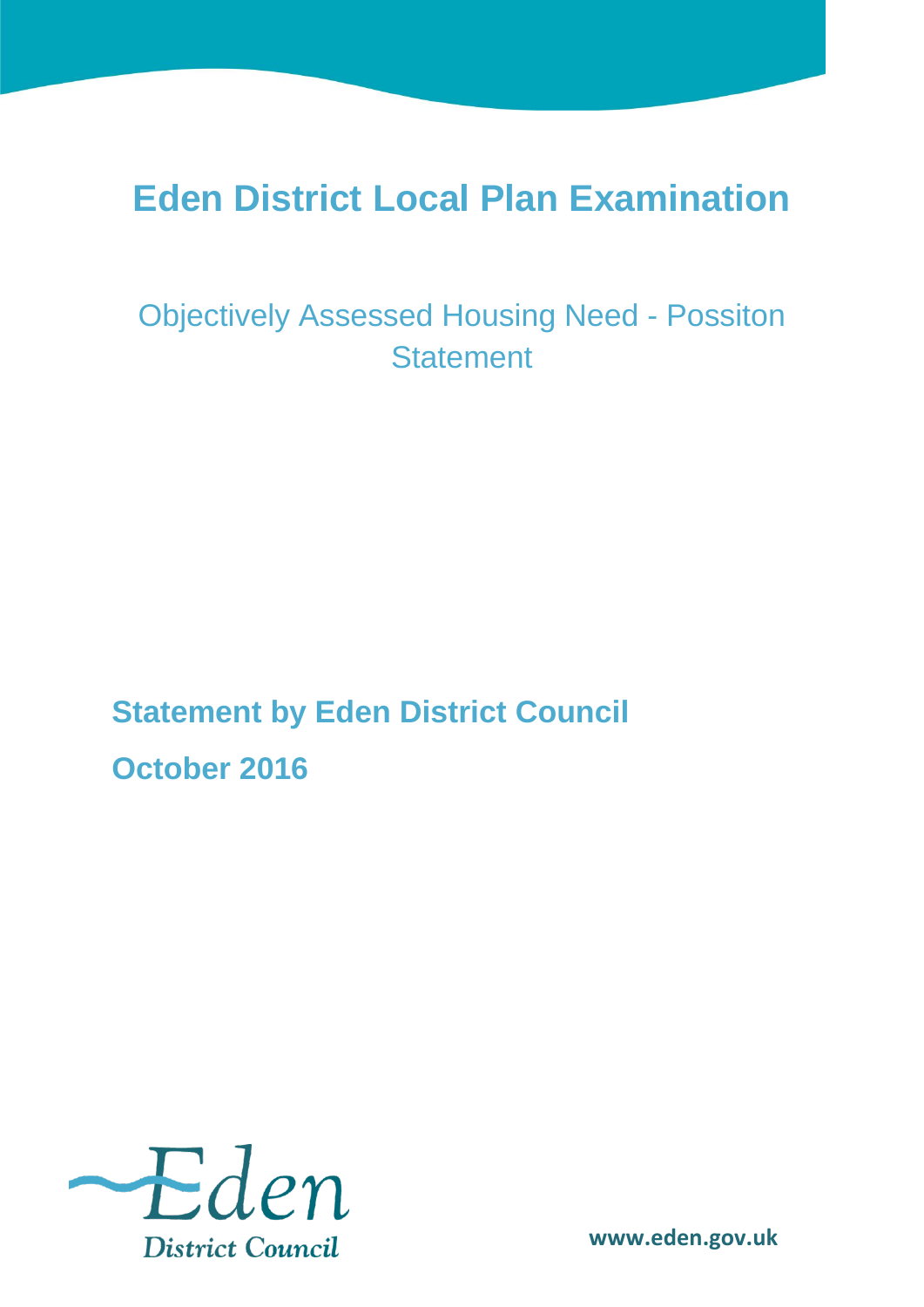## **1.0 Introduction**

- 1.1 The Eden Local Plan is currently undergoing Examination. Hearing sessions were held in May, July and September. An issue arising from these hearing sessions has been the need to identify an agreed housing target for the District. This is called the Objectively Assessed Need (OAN).
- 1.2 Going into the Examination the Council set out its OAN in its Strategic Housing Market Assessment (SHMA)<sup>1</sup>. Over the course of the Examination discussions the Inspector suggested various changes that could be made to the methodology used by the Council to calculate its OAN. These changes have been applied to the OAN methodology.
- 1.3 This paper has been produced by Eden District Council in order to provide a Position Statement in respect of the current methodology for Objectively Assessing Housing Need (OAHN) in Eden District and to address several issues raised by the Inspector following the September hearings.
- 1.4 This paper sets out each of the steps Eden District has made in assessing housing need for the District, following the PPG methodology.

| <b>Stage</b>                        | Methodology                               |  |
|-------------------------------------|-------------------------------------------|--|
| Stage 1: Identify a demographic OAN | Identify demographic OAN requirement.     |  |
|                                     | Based on 2014 CLG Household               |  |
|                                     | Projections, based on a five year         |  |
|                                     | migration trend                           |  |
|                                     | (ID2a, 015, 016)                          |  |
| Stage 2: Economic OAN               | Calculate the number of jobs likely to be |  |
|                                     | needed across the plan period             |  |
|                                     | 2014-2032 and determine the               |  |
|                                     | amount of housing needed to               |  |
|                                     | account for this jobs growth (PPG-        |  |
|                                     | ID <sub>2</sub> a, 018)                   |  |
| Stage 3: Market Signals Uplift      | Consider the need to adjust the OAN       |  |
|                                     | starting point to reflect appropriate     |  |
|                                     | market signals (PPG-ID2a, 019).           |  |

1.5 Eden District Council's approach to assessing OAN follows the approach set out in Planning Practice Guidance (PPG). The methodology is broken down into three stages as set out below

- 1.6 Following the September hearing sessions the Inspector raised some additional matters that he considered that the council should address in its Position Statement. The matters are as follows;
	- If possible apply an uplift to the 2014 HFRs, or provide some indication of what effect such an uplift would have on the demographic OAN.
	- Provide a jobs led OAN figure.

<sup>&</sup>lt;sup>1</sup> SHMA Taking Stock Parts 1-4, Examination Library ref (EB030)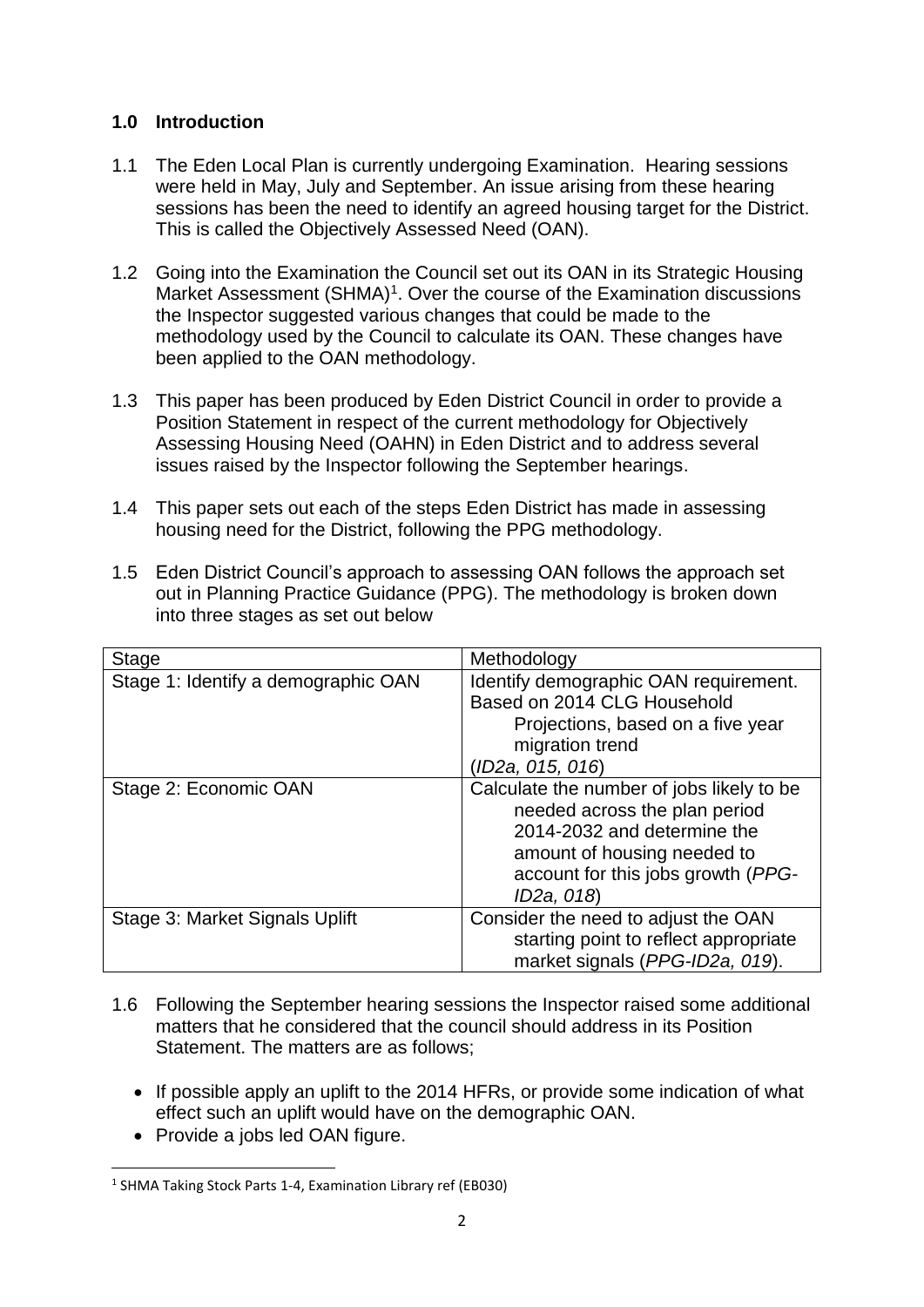- Identify if the Council has considered the effect of economically inactive inmigrants on the jobs led figure. If no assessment was made the Council should attempt to provide one.
- The Council should attempt to address the criticisms it makes in the SHMA Taking Stock –parts 1-4 paragraph 4.100 in relation to the jobs led OAN.

## **2.0 Stage 1 - Demographic OAN**

2.1 The demographic OAN originally produced by the Council is set out in the SHMA<sup>2</sup>. This document was submitted to the Inspector and as a result of the Examination hearings the methodology has undergone several changes. This Position Statement sets out the Council's current methodology in determining the demographic OAN for the District.

## *2014 Household Projections*

- 2.2 Following the submission of the Eden Local Plan an updated set of 2014 based CLG Household Projections were published by the Department of Communities and Local Government. We are now required to recalculate our demographic OAN using this most up to date information.
- 2.3 In addition to using the 2014 CLG Household Projections the Inspector also instructed the Council to consider both five and ten year migration trends when looking at the 2014 CLG Household Projections.
- 2.4 The Council determined that it did not have capacity in house to apply a 10 year migration trend to the 2014 Household Projections in house. Therefore to comply with the Inspector's suggestion we contacted colleagues in Cumbria County Council's Performance & Intelligence | Performance & Risk Unit. This is the department in Cumbria Council who produce the POPGROUP model, which is available to the County Council's partners for use in determining their housing needs.
- 2.5 Cumbria County Council was able to provide projections based on both 5 and 10 year migration trends. They do this using their POPGROUP modelling software. So in this regard the Council has moved towards a methodology more in-keeping with that suggested by Barton Willmore in their proposed methodology for calculating demographic OAN.
- 2.6 In calculating the 10 year migration trend the County Council starts its figures from the ONS 2014 figures but replaces the projection for 2015 with the midyear estimate for that year and then projects from then onwards based on average migration for the 10 years 2006-2015.
- 2.7 The demographic OAN figure provided by the County Council indicated that the starting point for the 5 year based trend was 85 dwellings per annum (dpa). This figure is 3 units less than the starting point proposed by Barton Willmore in

**<sup>.</sup>** 2 SHMA Taking Stock Parts 1-4, Examination Library Ref (EB030)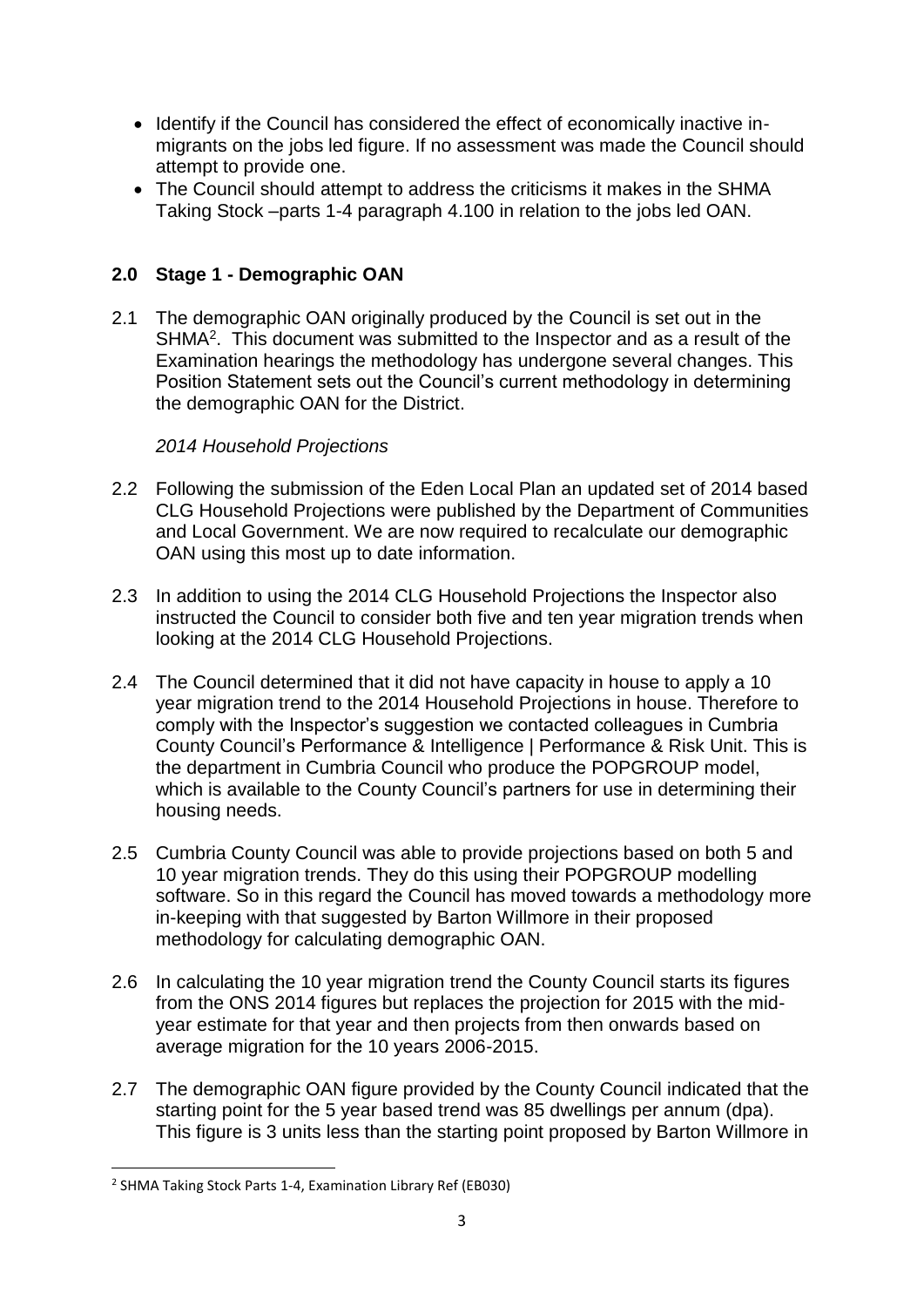their Position Statement<sup>3</sup>. This difference arises from the different vacancy and second home rate. Barton Willmore applies a rate of 9.45 while the Council apply a rate of 8.90. Notwithstanding this, the difference is relatively small.

- 2.8 In accordance with the Inspector's suggestions the Council also requested that Cumbria County Council provide a demographic OAN figure based on a 10 year migration trend. The County Council provided this information which suggests a need for 111 dpa as opposed to 85.
- 2.9 The Inspector also suggested that the Council consider the need to apply uplift the household formation rates within its assessment of demographic OAHN for people aged 25 to 44 years of age. This was suggested on the grounds that it is this age range that has been most significantly affected by the economic downturn and recession.
- 2.10 The Council considered its ability to provide this assessment and concluded that it would require additional bespoke modelling work, potentially by a consultant and is therefore not achievable within the time frame of the examination process.
- 2.11 In considering the impact of uplifting the household formation rates the Council has looked to the Position Statement provided by Barton Willmore<sup>4</sup>. In paragraph 2.22 of their Position Statement Barton Willmore state that;

"Applying the HFR sensitivities has the impact of increasing the level of housing need indicated by the 2012-based household projections from 122 dwellings per annum to up to 131 dwellings per annum (2014-2032). The maximum uplift is therefore only equivalent to an additional 9 dwellings per annum and is relatively small given the older age profile of Eden District and given the HFR adjustment is only made to the rates for those aged 25-44 years."

- 2.12 Based on this information the Council can assume that applying a similar uplift to the 2014 based figures would result in a similar (although slightly lower) uplift.
- 2.13 If all of the above uplifts were applied to the CLG6 2014 Household Projections for Eden, they would give a figure of at most 120 dpa. This number is clearly significantly below the figure proposed within the Local Plan and SHMA.
- 2.14 The next stage in the process is to assess the number of homes needed over the plan period to support jobs growth in the district.
- 2.15 The Council's position regarding the jobs led OAN is set out in stage 2 of this Position Statement.

<sup>&</sup>lt;sup>3</sup> Position Statement on OAN (EL4.029)

<sup>4</sup> Position Statement on OAN (EL4.029)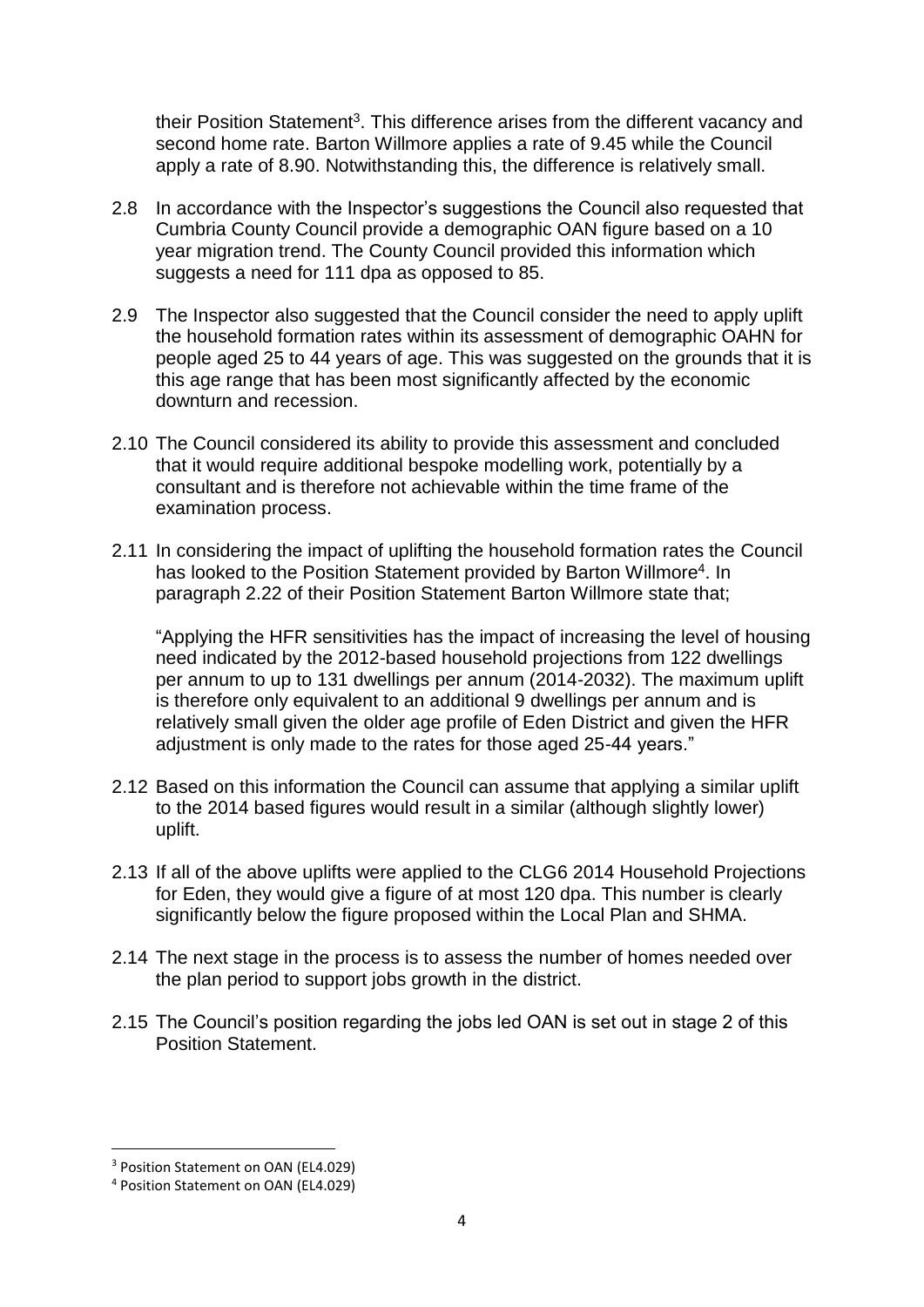## **3.0 Stage 2 - Jobs led OAN**

- 3.1 The methodology for the jobs based calculation of OAN was discussed during the July and September hearing sessions. During this time several changes were made, which are outlined below.
- 3.2 Following the July hearing a change was made to the Jobs to Dwellings Calculator based on the advice of the Inspector, namely the removal of net commuters into the District from the calculations. This change was suggested because as the Inspector correctly noted, the Council does not need to provide housing for workers who commute into the District because they live elsewhere and incorporating them into our projections would lead to inflated housing need figures. The effect of this amendment is also to reduce the upper range of the additional jobs shown in line 1 of the table from 2,564 to 2,430. The upper figure in this range is calculated by applying a growth rate of 9.16% to the 2011 Census employees 'resident workforce in employment plus net commuting' figure of 27,993. This figure is inclusive of 1,466 net commuters who do not live in the district. Removing the 1,466 net commuters reduces the 2011 Census figure from 27,993 to 26,527. When multiplied by the growth rate of 9.16% this gives a figure of 28,957, an additional 2,430 jobs.
- 3.3 Prior to the September hearing session an error was identified within the Jobs to Dwellings Calculator set out in the SHMA<sup>5</sup>. This error amounted to an incorrect labour force ratio being applied in line 6 of the Jobs to Dwellings Calculator and referenced in paragraph 4.95 of the SHMA. This error has now been corrected and is incorporated into the amended Jobs to Dwellings Calculator below.
- 3.4 The correct labour force ratio is calculated by dividing the number of 'employees in employment' (26,527) identified in the 2011 Census by the number of 'current jobs' (27,228) identified in the Experian data, which gives a labour force ratio of 0.97.

|                | Total new jobs                                          | 2293    | 2430    |
|----------------|---------------------------------------------------------|---------|---------|
| $\overline{2}$ | <b>Current Jobs</b>                                     | 27228   |         |
| 3              | Total residents 2014                                    | 52700   |         |
| 4              | Labour Force in Employment                              |         |         |
|                |                                                         | 0.97425 |         |
| 5              | Labour force ratio (row 4 divided by row 2)             |         |         |
|                | Future additional residential workforce (row 1          | 2233.96 | 2367.43 |
| 6              | multiplied by row 5)                                    | 5       |         |
|                | Total population equivalent (row 6 multiplied by 1.99 - | 4445.59 | 4711.20 |
|                | 1.99 is calculated as row 3 divided by row 4)           |         |         |
|                | Total households (row 7 divided by 2.28 people per      | 1949.82 | 2066.31 |
| 8              | household according to 2011 Census)                     |         |         |
|                | Total dwellings (row 8 multiplied by 1.089 - dwellings  | 2123.35 | 2250.21 |
| 9              | to households 2011 Census)                              |         |         |
|                |                                                         |         |         |

### **Jobs to Dwellings Calculator (amended)**

<sup>5</sup> SHMA Taking Stock Parts 1-4, Table 21. PP.53, Examination Library Ref (EB030)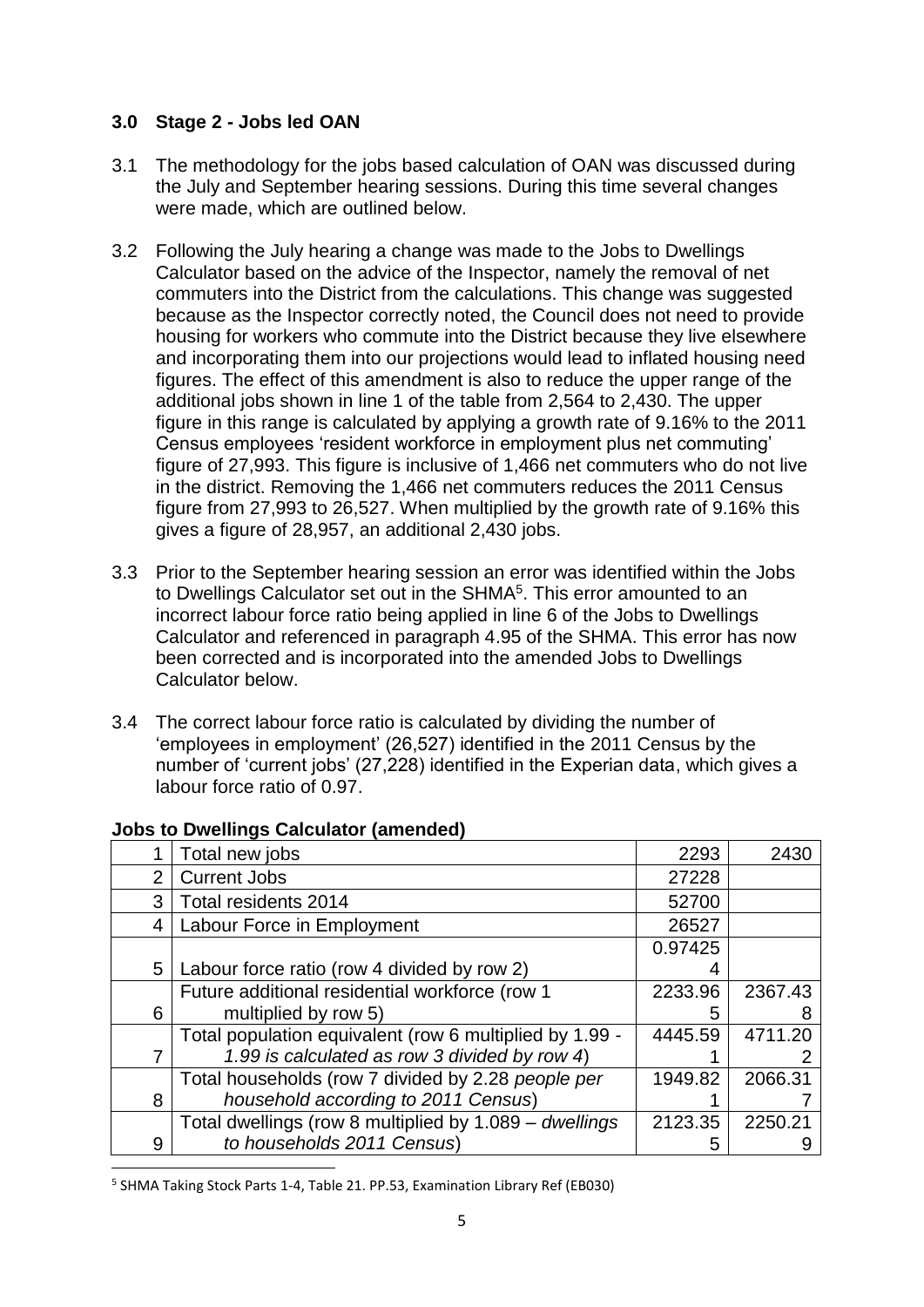|                 |                                                     | 117.964 | 125.012 |
|-----------------|-----------------------------------------------------|---------|---------|
| 10 <sup>°</sup> | Total dwellings per year                            |         |         |
|                 | <b>Replacing Lost Workers</b>                       |         |         |
| 11              | Decline in economically active population 2014-2032 | $-1920$ |         |
|                 | Equivalent Employees (in employment/ economically   |         |         |
| 12              | active) - 26527/28413)=0.93                         | 1785.6  |         |
|                 |                                                     | 3553.34 |         |
| 13              | <b>Total population Equivalent</b>                  |         |         |
|                 |                                                     | 1558.48 |         |
| 14              | <b>Total households</b>                             | 4       |         |
|                 |                                                     | 1697.18 |         |
| 15              | <b>Total dwellings</b>                              | 9       |         |
|                 |                                                     | 94.2882 |         |
| 16              | Total dwellings per year                            |         |         |
|                 | Total job driven need                               |         |         |
|                 |                                                     | 212.252 | 219.300 |
| 17              | Rows 10+16                                          |         | ხ       |

- 3.5 The Jobs to Dwellings Calculator indicates that the job driven housing need for the district is between 212 and 219 dwellings per annum. A midpoint of this figure would be 216 dwellings per annum.
- 3.6 The results of the jobs led assessment were compared to alternative methods for determining jobs based OAN.
- 3.7 The First assessment was based on bespoke economic and housing forecast using the POPGROUP model. The Council's view regarding POPGROUP and its limitations particularly with regards to 'circularity' within the model are covered in both the SHMA<sup>6</sup> and the SHMA – Objectively Assessed Need Review<sup>7</sup>.
- 3.8 Shortly before the September hearing session colleagues in Cumbria County Council's Performance & Intelligence | Performance & Risk Unit informed the Council that they will not be producing further employment-led POPGROUP projections using employment projections from the Experian model until they have had an opportunity to address their concerns regarding the assumptions mad in the models relating to labour supply.
- 3.9 The second alternative method that was considered in the SHMA involved projecting past growth. This method produced a figure of 179 dpa, which is lower than the figure of 200 originally suggested by the Council and the figures identified in the amended Jobs to Dwelling Calculator above.
- 3.10 The Council considers that method 1 which uses the most comprehensive data is the most appropriate method to use as the basis for assessing jobs housing need.

<sup>6</sup> SHMA Taking Stock Parts 1-4, PP.55, Examination Library Ref (EB030)

<sup>7</sup> SHMA – Objectively Assessed Need Review, Examination Library Ref (EL4.017)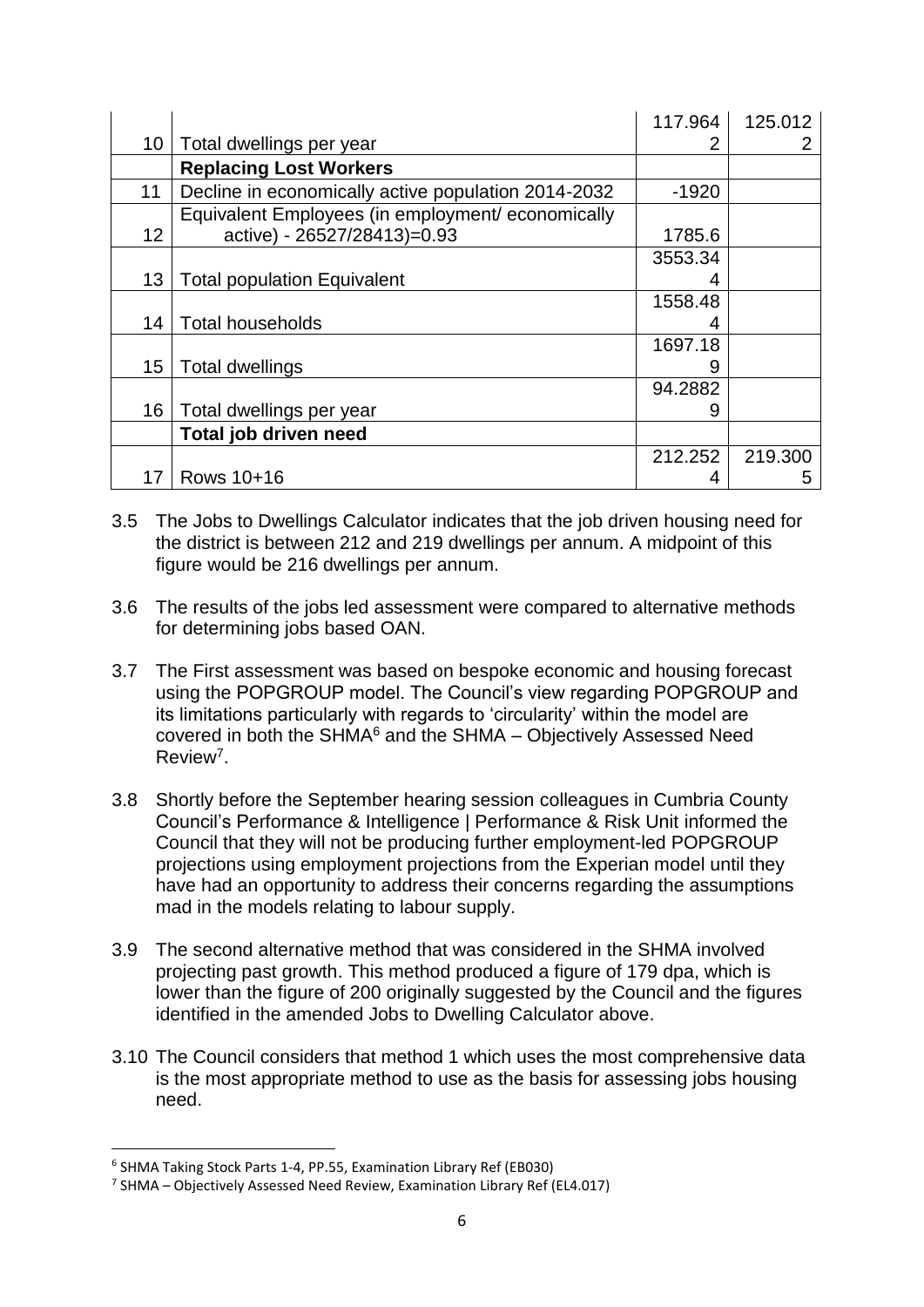3.11 The third stage in the OAN methodology set out in the PPG is to assess the need for a market signals uplift. The Council's position on this stage of the methodology is set out below.

## **4.0 Stage 3 Market Signals Uplift**

4.1 Planning Practice Guidance<sup>8</sup> states;

"The housing need number suggested by household projections (the starting point) should be adjusted to reflect appropriate market signals, as well as other market indicators of the balance between the demand for and supply of dwellings."

- 4.2 Eden District Council concluded in its SHMA that an uplift should be applied to the CLG 2012 Household Projections. The Council applied an uplift of 10% in line with Planning Advisory Service (PAS) guidance<sup>9</sup>.
- 4.3 Barton Willmore criticised the Council's reliance on the PAS guidance during the hearing sessions and in their Position Statement<sup>10</sup>, pointing out that the note has no official status and provides informal advice only. The Council accepts that this is the case; however it should be borne in mind that the PAS guidance constituted the only guidance available to the Council at the time that the SHMA was produced and that there is still only limited advice on the subject of what level of upward adjustment should be applied to the demographic figures if such a need is identified.
- 4.4 Barton Willmore point out that there is no clear guidance in the PPG regarding how much of an uplift to the OAN should be applied to account for adverse market signals. Their approach is to consider how much of an uplift the economic OAN provides to the demographic OAN and past delivery of housing in Eden. Barton Willmore then compare this uplift to the advice set out in the Barker Review<sup>11</sup> (2004) which states that need should exceed past supply by 86% to improve affordability. They consider that their economic led OAN figure achieves this target. This assessment should be taken in context however because it relies on the economic-led OAN based on the CLG 2012 Household Projections and not the 2014 Household Projections, which are the most up to date. Nevertheless Barton Willmore's assessment such as it is does not suggest the need for an upward adjustment to the household projection because their suggested OAN figure of between 277 and 298 dpa would achieve significantly more of an uplift than is suggested by the Barker Review.
- 4.5 Eden District Council considers that upwards adjustment to the demographic OAN is required to take account of market signals. However the criticisms presented by Barton Willmore and the advice of the Inspector at the examination hearing sessions prompted the Council to consider in greater

<sup>8</sup> PPG (ID2a 019)

<sup>9</sup>Planning Advisory Service (PAS), Objectively Assessed Need and Housing Targets (Technical advice note) <sup>10</sup> Position Statement Objectively Assessed Housing Need For Eden District(EL4.029)

<sup>&</sup>lt;sup>11</sup> The Barker Review of Housing Supply 2004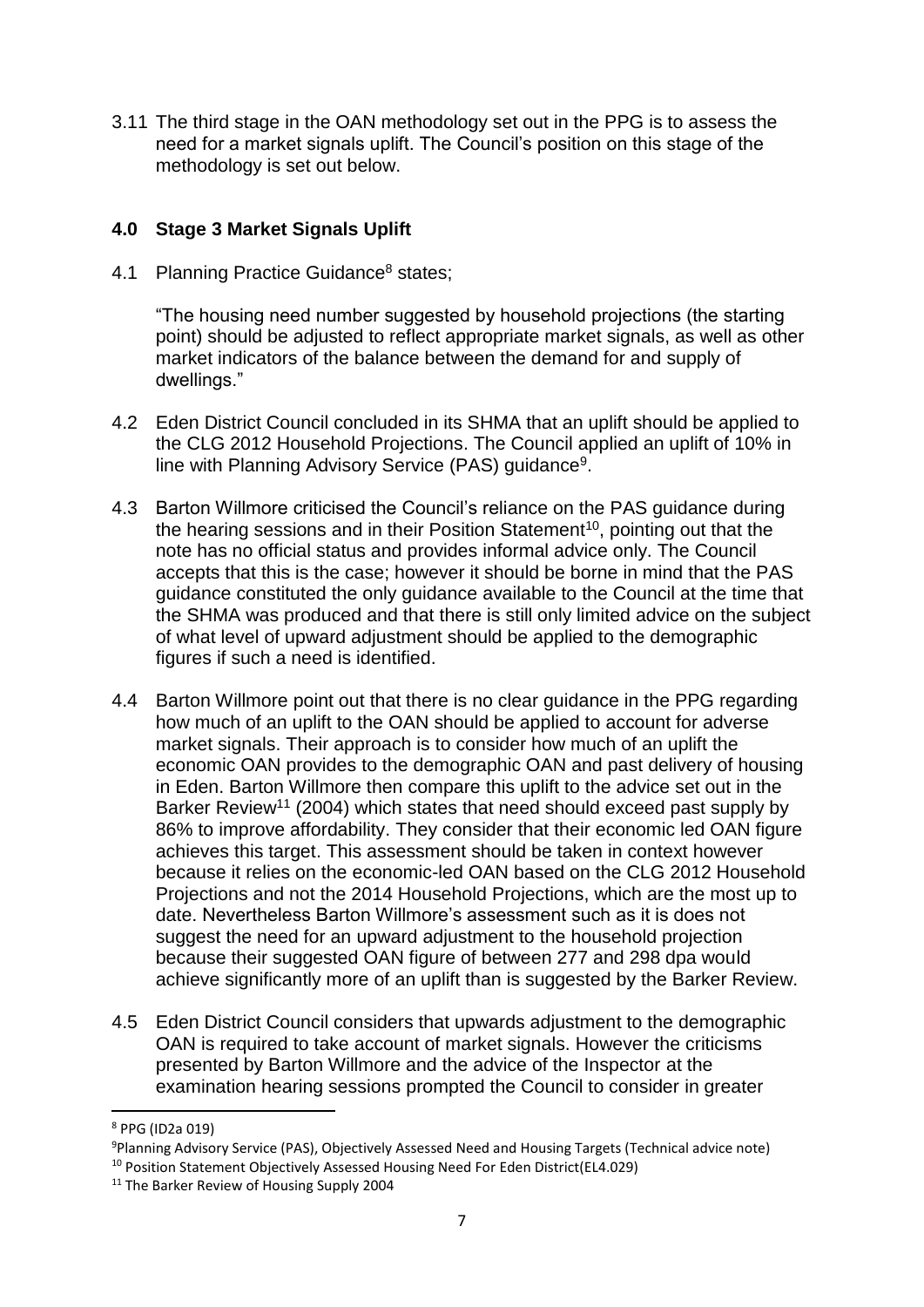detail what level of uplift would be appropriate. This was considered during the hearing session and following the advice of the Inspector the Council has considered the matter in further detail.

- 4.6 The Local Plans Report to the Communities Secretary and to the Minister of Housing and Planning, published in March 2016 by the Local Plans Expert Group (LPEG) sought to provide advice on possible reforms to the local plan process. In particular it identifies the several aspects of the Objectively Assessed Housing Need process to be particularly problematic. The advice within the report has not yet been adopted by Government; however it provides some useful guidance on how the Council might identify what level of uplift should be applied to the demographic OAN.
- 4.7 Appendix 6<sup>12</sup> of the local Plans Report to Government includes illustrative suggestions for how the adjustment might apply;

"Based on the data published by DCLG, LPAs should apply an upward adjustment to the Demographic starting point in line with the following benchmarks:

• Where the House Price Ratio is less than 5.3 and Rental Affordability Ratio is less than 25%, no uplift is required;

• Where HPR is at or above 5.3 and less than 7.0, AND/OR the RAR is at or above 25% And less than 30%, a 10% uplift should be applied;

• Where the HPR is at or above 7.0 and less than 8.7, AND/OR 'the RAR is at or above 30% and less than 35%, a20% uplift should be applied; and

• Where the HPR is at or above 8.7, AND/OR' the RAR is at or above 35%, a 25% uplift should be applied."

- 4.8 The guidance provided by the LPEG suggests that DCLG should publish data which will allow plan makers to assess market imbalances occurring in their area. However as this information is not available the Council made its own assessment.
- 4.9 Based on CACI 2016 Affordability data for Eden the house price ratio is above 5.3 but less than 7.0 the RAR is above 30% based on an average of all properties.
- 4.10 This assessment indicates that Eden does not fit exactly into either the category described in bullet points 1-4 in terms of affordability. Instead it falls between bullet point 1 and 2. As such the Council considers a 15% uplift (half way between the two suggested uplifts) to be reasonable.
- 4.11 The table below shows the extent to which differing uplifts would change the demographic OAN figure.

<sup>12</sup> LPEG Appendix 6 (Lpeg.org)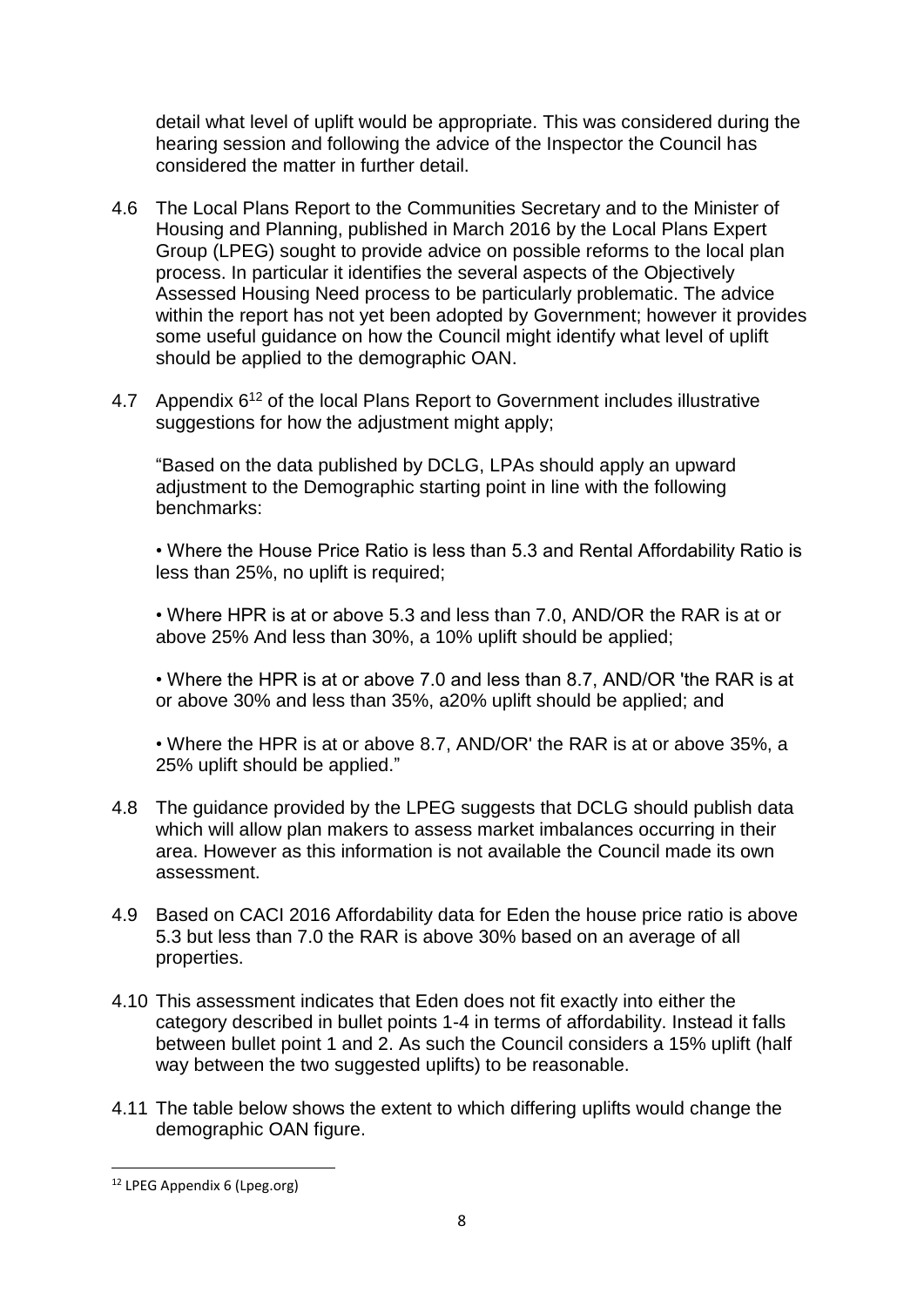| <b>Comparison table of potential market signals uplifts</b> |                        |                       |  |  |  |
|-------------------------------------------------------------|------------------------|-----------------------|--|--|--|
| % uplift applied to 2014                                    | Uplifted CLG 2014      | Unaltered CLG 2014    |  |  |  |
| demographic starting                                        | Household              | Household             |  |  |  |
| point                                                       | projections 10 year    | Projections           |  |  |  |
|                                                             | migration rate         | 5 year trend          |  |  |  |
|                                                             | Starting Point 111 dpa | Starting point 85 dpa |  |  |  |
| 10%                                                         | $122$ dpa              | 94 dpa                |  |  |  |
| 15%                                                         | $128$ dpa              | 98 dpa                |  |  |  |
| 20%                                                         | $133$ dpa              | $102$ dpa             |  |  |  |
| 25%                                                         | $139$ dpa              | $106$ dpa             |  |  |  |

4.12 It is clear that none of the suggested uplifts to the demographic OAN will result in a figure greater than that identified within the economic OAN assessment. Therefore as the demography led OAN is not sufficient to support projected employment growth the Council considers that its economic OAN figure is the one that should be used.

## **5.0 Final OAN Position**

- 5.1 We have now reached the point where the Council has undertaken all three stages in the OAN methodology set out in the PPG.
- 5.2 At this point the Council concludes that its OAN figure should be the midpoint of its economic OAN calculation 212 to 219. The OAN figure proposed by the Council is therefore 216 dpa.
- 5.3 In addition the Council's OAN figure of 216 represents an uplift of 95% against the 111 dpa starting point. This means that the Councils proposed OAN figure also complies with the guidance set the Baker Review.

### **6.0 Additional Issues**

6.1 In addition to establishing its position with regards to its OAN methodology, after the September hearings sessions, the Inspector also asked the Council to address several additional issues. The first of the additional issues raised by the Inspector related to the role of economically inactive migrants coming into the District over the Plan period, particularly in-migrants who are retired. The Inspector requested that the Council explain how it had considered the role of economically inactive in-migrants in its calculations. The second additional issue related to paragraph 4.100 in the SHMA which sets out five criticisms of the chosen methodology within the SHMA. The Inspector requested that the Council justify its position regarding each of these criticisms.

## **7.0 The Role of Economically Inactive Migrants**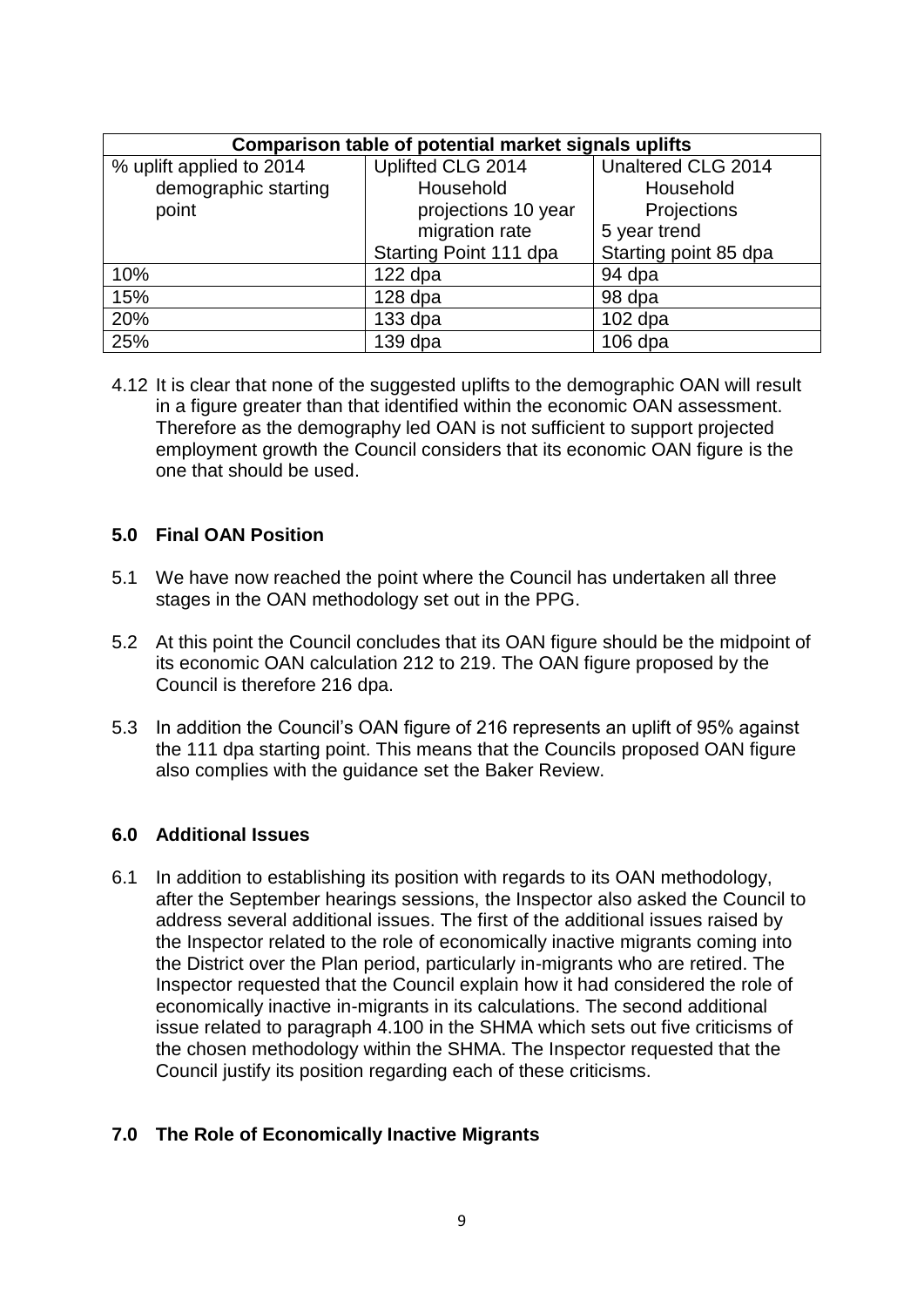- 7.1 In terms of the role of economically inactive in-migrants into the District the methodology used in the SHMA does not make an adjustment. The SHMA's assessment of migration trends in Task 1<sup>13</sup> indicates that the District does not necessarily receive primarily retired in-migrants. In considering the available data the SHMA identifies that the biggest movements of people are for those of working age (16-64).
- 7.2 In preparing this position statement the Council has also considered the Mid-2015 Population Estimates to ensure that the findings of the SHMA are still correct. These figures indicate that the number of in-migrants between the ages of 20 and 29 shown an increase, while in-migrants between the ages of 20 and 64 show a decrease. The number of in-migrants between the ages of 65 and 74 also shows a net decrease. There is a net increase of 27 in-migrants between the ages of 75-79 but the age range of 80 to 90+ year olds is also shown to decrease.
- 7.3 Based on the available evidence the Council's position regarding economically inactive in-migrants has not changed in relation to that set out in the SHMA.

## **8.0 Justifying the criticisms set out in the SHMA**

- 8.1 During the September hearings the Inspector pointed out that paragraph 4.100 of the SHMA discusses several limitations regarding its methodology. The inspector suggested that the Council should attempt to justify the criticisms set out in its SHMA<sup>14</sup>.
- 8.2 As a starting point it is helpful to explain that the purpose behind identifying the criticisms within the SHMA was to identify potential weaknesses within the Council's methodology in order to ensure transparency particularly given the scope for different methodologies. Once it identifies these weaknesses the SHMA goes on to seek to address them by taking the precaution of seeing if the range seems sensible in comparison to additional scenarios using different calculation methods.
- 8.3 The alternative methods considered by the Council include bespoke economic and housing projection model (POPGROUP projection) and an estimate based on past trends. Based on the outcomes of these two comparative scenarios the Council concluded that its demographic projections and economic forecasts projection is the most appropriate option.
- 8.4 The Inspector requested that the Council justify each of the criticisms it has made. These criticisms are discussed below.

### SHMA Criticism 1:

"If we assume we need to replace 'lost' workers we do not know how many will free up existing housing stock as they leave. However, in reality much of our

<sup>13</sup> SHMA, Taking Stock, Parts 1-4, PP. 11-23

<sup>14</sup> SHMA, Taking Stock, Parts 1-4, PP. 54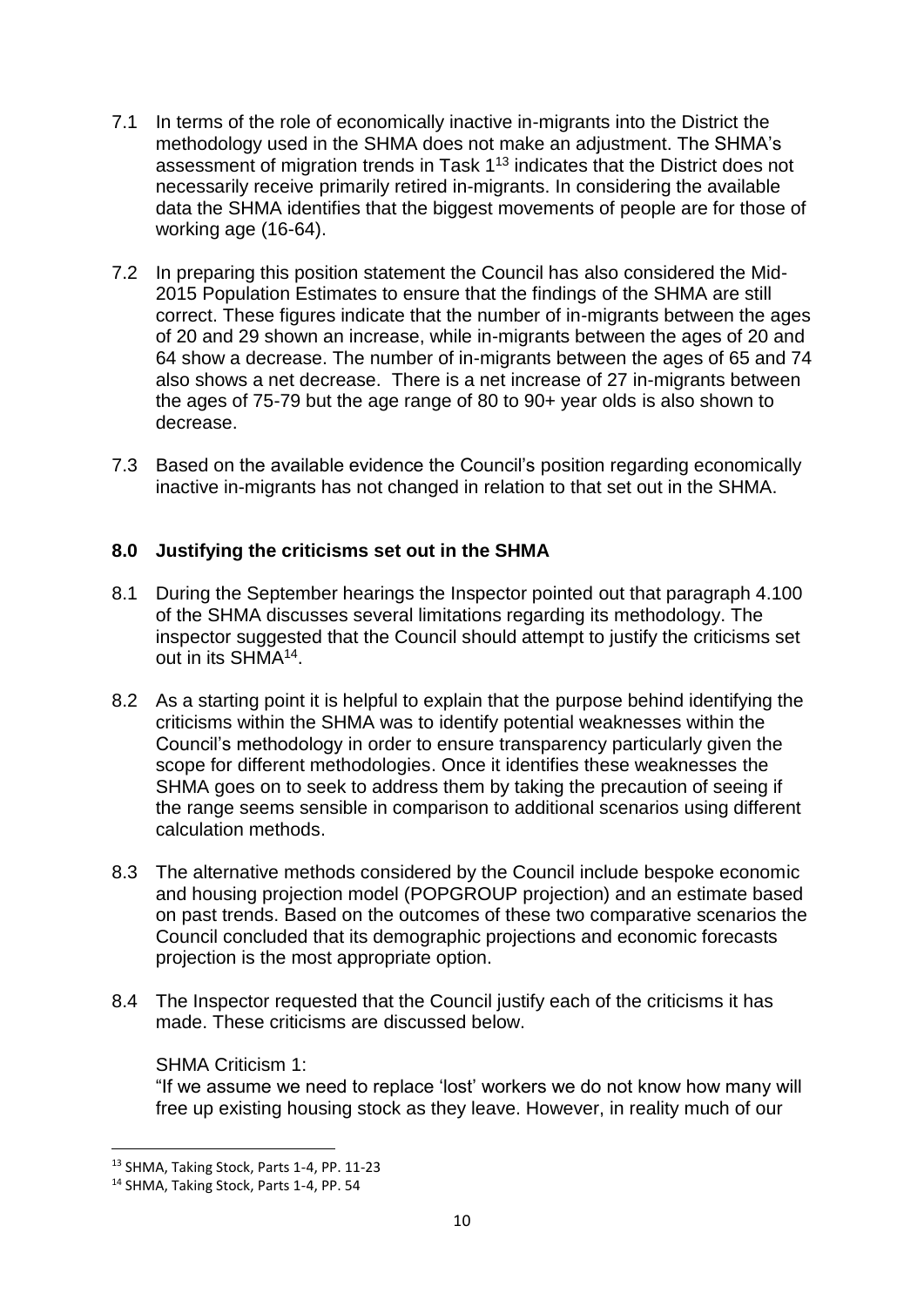'lost' workforce is likely to be the result of retirement or younger people leaving to pursue job or education opportunities elsewhere. Neither are likely to free up existing stock to any great extent."

8.5 To take account of the loss of economically active workers we apply a ratio based on the relationship between the economically active population to employees in employment figure from the 2011 Census. The critique makes it clear that it is not possible to identify precisely whether lost workers are likely to be the kind that will free up additional housing stock without expending significant resources on primary research, an approach with is not supported in the PPG <sup>15</sup>. The Council considers that given what we know about the District's demographics the majority of lost workers will be from people retiring and from younger people leaving home and as such it is unlikely that the lost workers will free up any significant amount of housing.

### SHMA Criticism 2:

"Similarly, if we plan for dwelling numbers based on economic growth we have no way of knowing how much of our new stock will be taken up by people not working. However, given low unemployment rates we do not think this will be a major factor."

- 8.6 It is not possible for the Council to tell exactly how many new dwellings in the District built over the plan period will actually be taken up by unemployed people. However the SHMA identifies that as of December 2014 Eden had a job seekers allowance rate of 0.7% compared to the UK average of 1.9%. Based on the low unemployment rate in the District the SHMA concludes that in addition to having little or no untapped workforce to take up additional jobs demand, the amount of new housing likely to be taken up by unemployed people will also be low.
- 8.7 Some OAN methodologies do attempt to factor unemployed people into their calculations by applying an unemployment rate to the jobs based figures.
- 8.8 According to the regional labour market statistics in the UK (Oct 2016)<sup>16</sup> for the period July 2015 to June 2016, Eden had the lowest unemployment rate in the Country at 2.2%. Therefore applying an unemployment rate to the jobs led calculations would not significantly alter the outcome of the assessment.
- 8.9 It is also important to note that unemployment rates are quite volatile and have a tendency to change over time. As such including them in the OAN calculations would risk building further uncertainty into the methodology.

SHMA Criticism 3:

"We have assumed that all our part time workers have only one job. In reality some will undertake 'double jobbing, meaning our figures are likely to be an overestimate."

<sup>15</sup> PPG (ID: 2a-14)

<sup>16</sup> Statistical bulletin: Regional labour market statistics in the UK: Oct 2016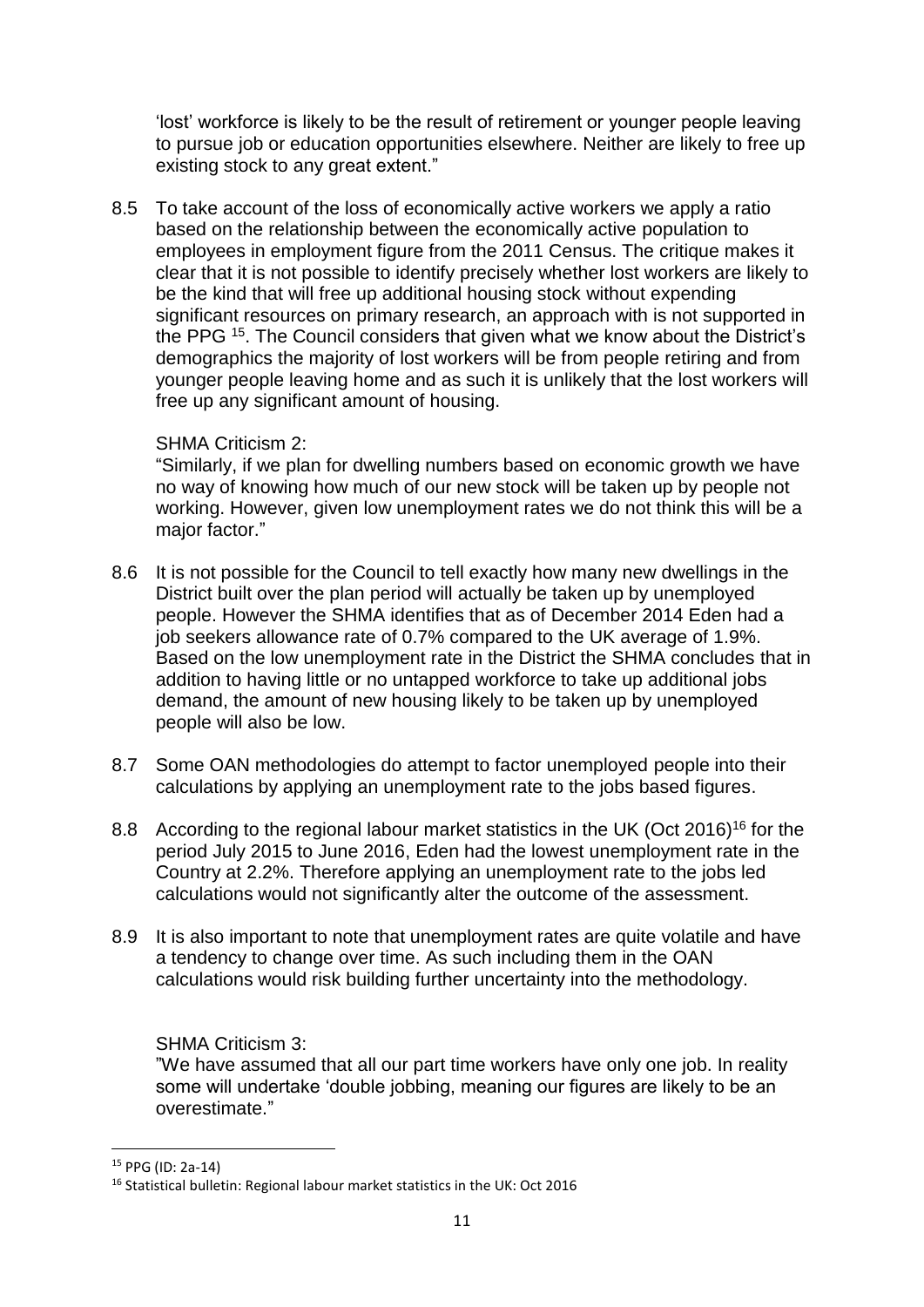- 8.10 This criticism means that it is likely that the Council needs to provide fewer dwellings to jobs than the jobs to dwellings calculator indicates. However without being able to accurately predict the exact relationship between full time workers, part time workers, and those working multiple jobs as well as the likely changes in this relationship between 2014 and 2032 the Council has relied upon the most robust data available.
- 8.11 The Council considered various sources of data when assessing its jobs led OAN figure, including the ONS Annual Population Survey (reported through NOMIS area profiles).
- 8.12 However the council wishes to take a proactive approach to the provision of housing to encourage economic activity in the District. The Council took the decision not to account for double jobbing. It is likely that to determine what the double jobbing numbers are would require a considerable level of research on behalf of the Council.

#### SHMA Criticism 4:

"If we rely on job projection data derived from Experian we know that this uses population and household projections as one of its inputs. Converting resultant figures back in jobs and household figures makes the process 'circular' to quote the PAS guidance, as it risks treating population as both an input and output and hence may over count."

8.13 The council determined to use the Experian data as it considered it to be the most robust source available. This may still mean that the Councils jobs led calculation is somewhat of an overestimate. In order to sensitivity test the results of its jobs to dwellings calculator the Council tested the figure against two alternative models. The first was POPGROUP, and the second was based on projecting past growth. The Council's model fell approximately between these two alternative methodologies. The Council considers that a range between 212 and 219 dwellings per annum would be sufficient.

#### SHMA Criticism 5:

"At a lower level of geography the projections become less and less reliable. This is particularly in issue with has a comparatively low number of people and jobs compared to many other local authority areas. Forecasts are created on a top down basis using Experian's national sector-based projections which are then distributed according to the proportion of employment per sector located in the area. Unless we have strong evidence to suggest otherwise, the assumption is that Cumbria's sectors will follow national trends. Whilst some adjustments have been made by Cumbria County Council based on things we know about (eg expansion of the nuclear sector and the plans of larger employers, as well as employer survey evidence about confidence in some sectors etc.) changes are limited, particularly in Eden's case. This means that the district-level projections are really only a guide to trends and we can't read too much into the precise numbers."